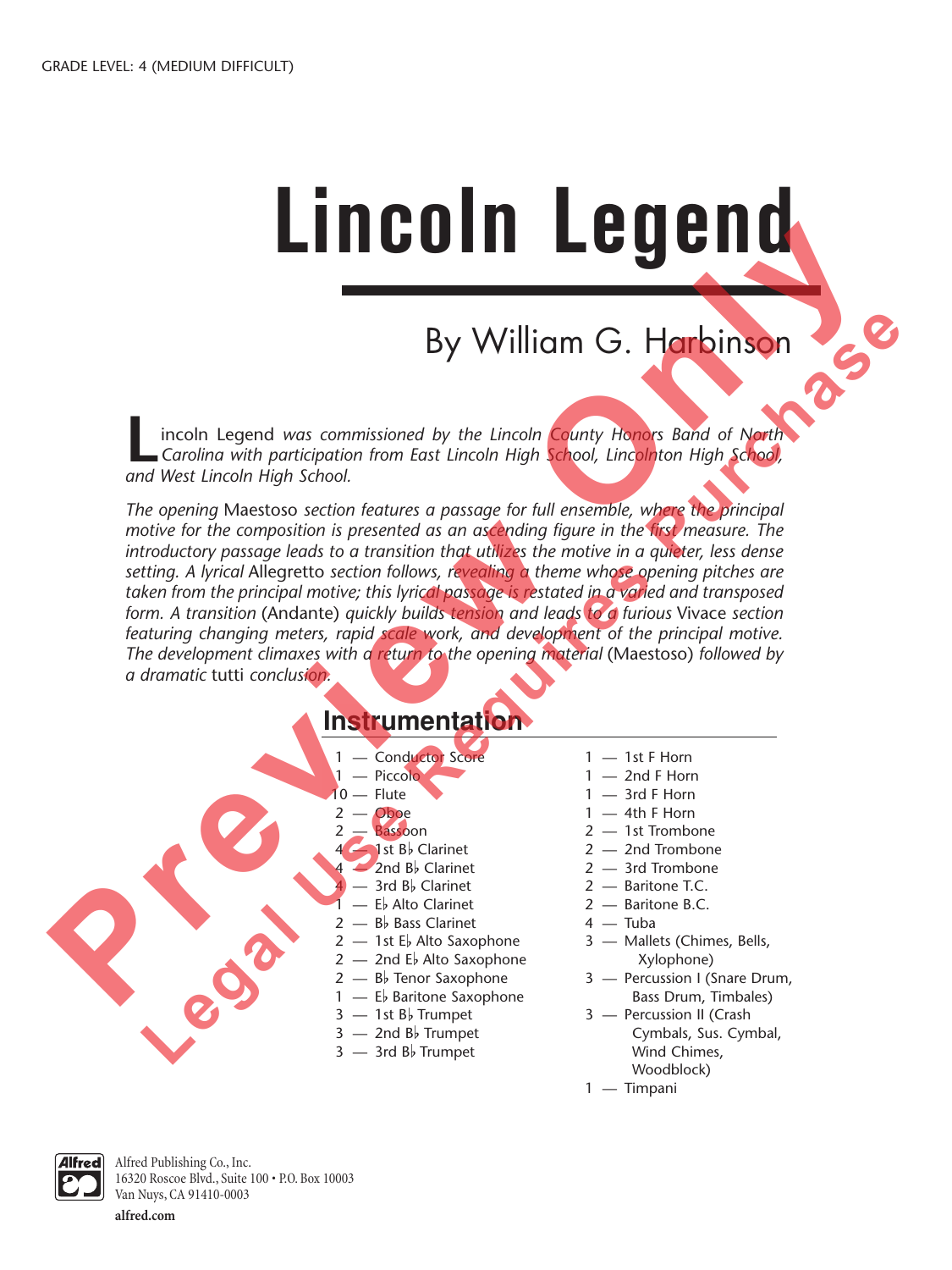*Commissioned by the Lincoln County (North Carolina) Honors Band, East Lincoln High School, Lincolnton High School, West Lincoln High School*

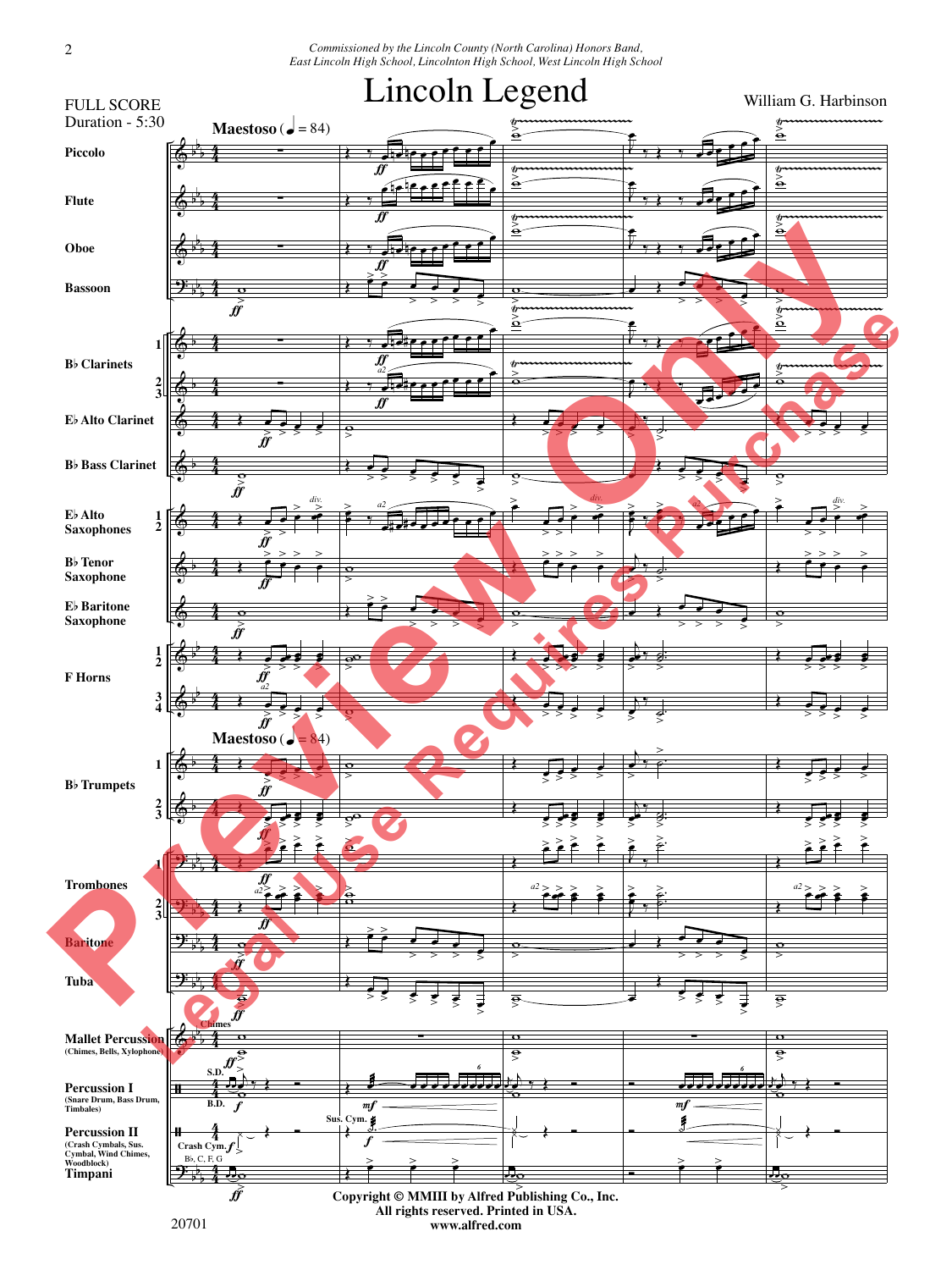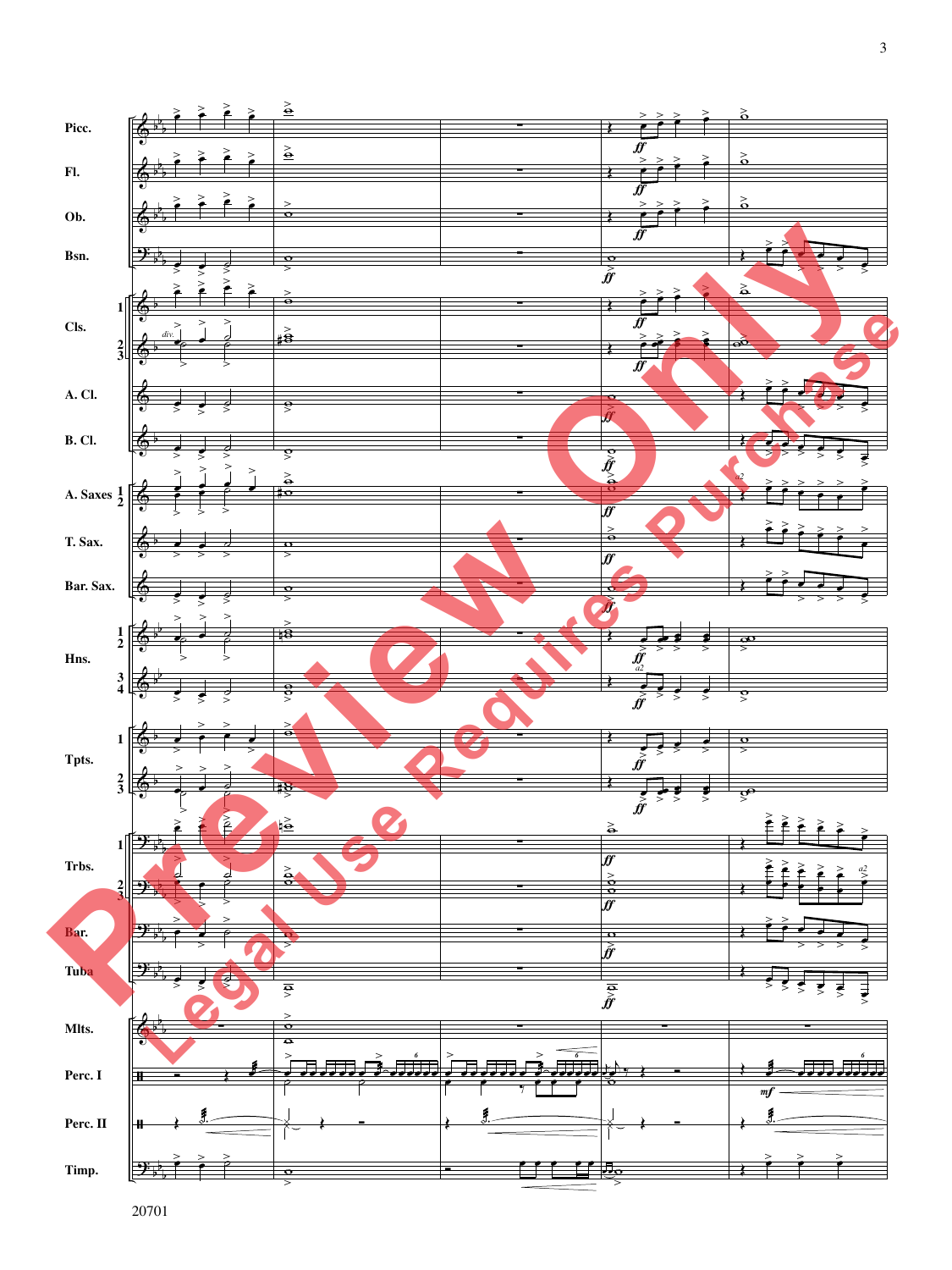

 $\overline{4}$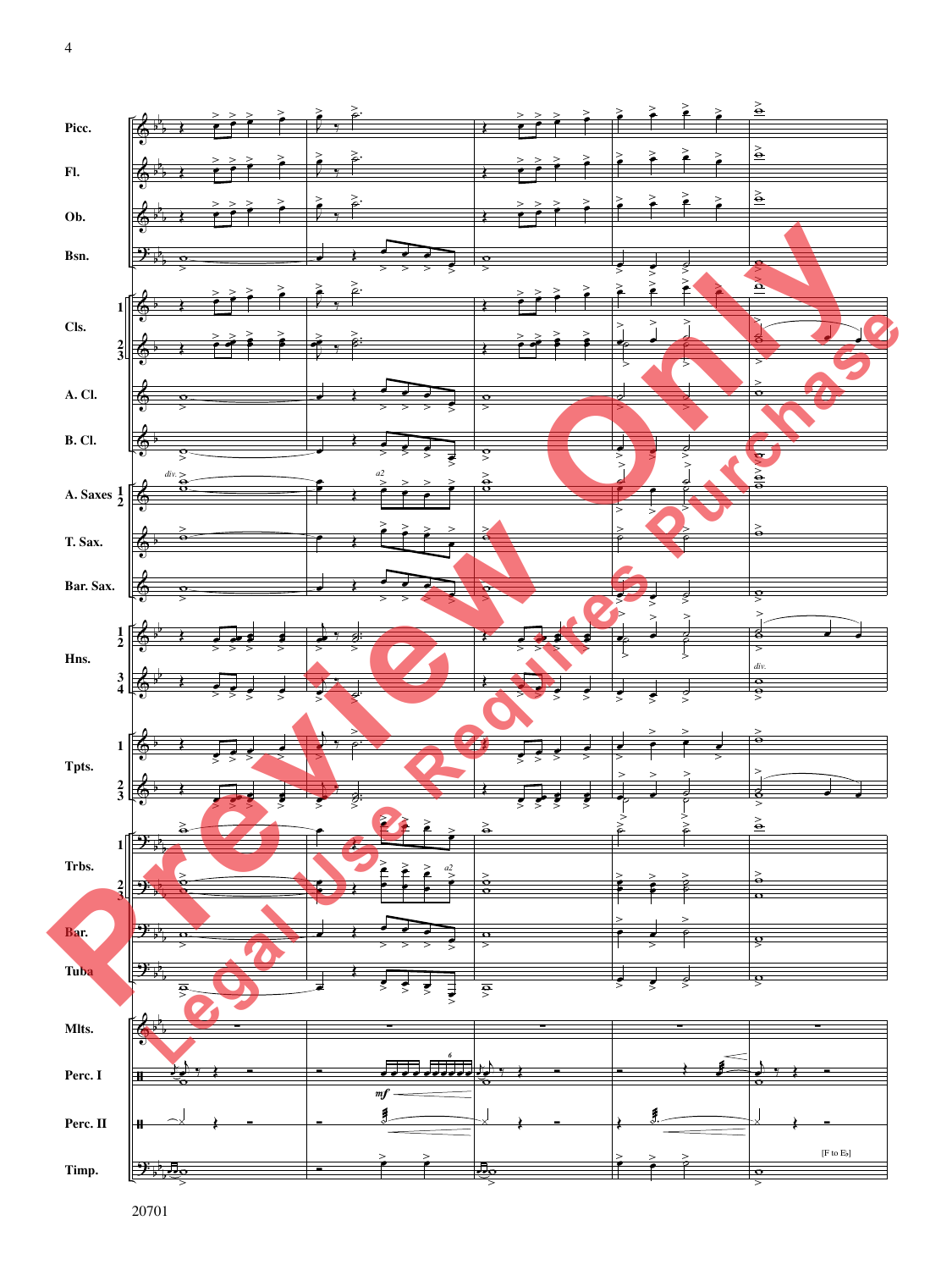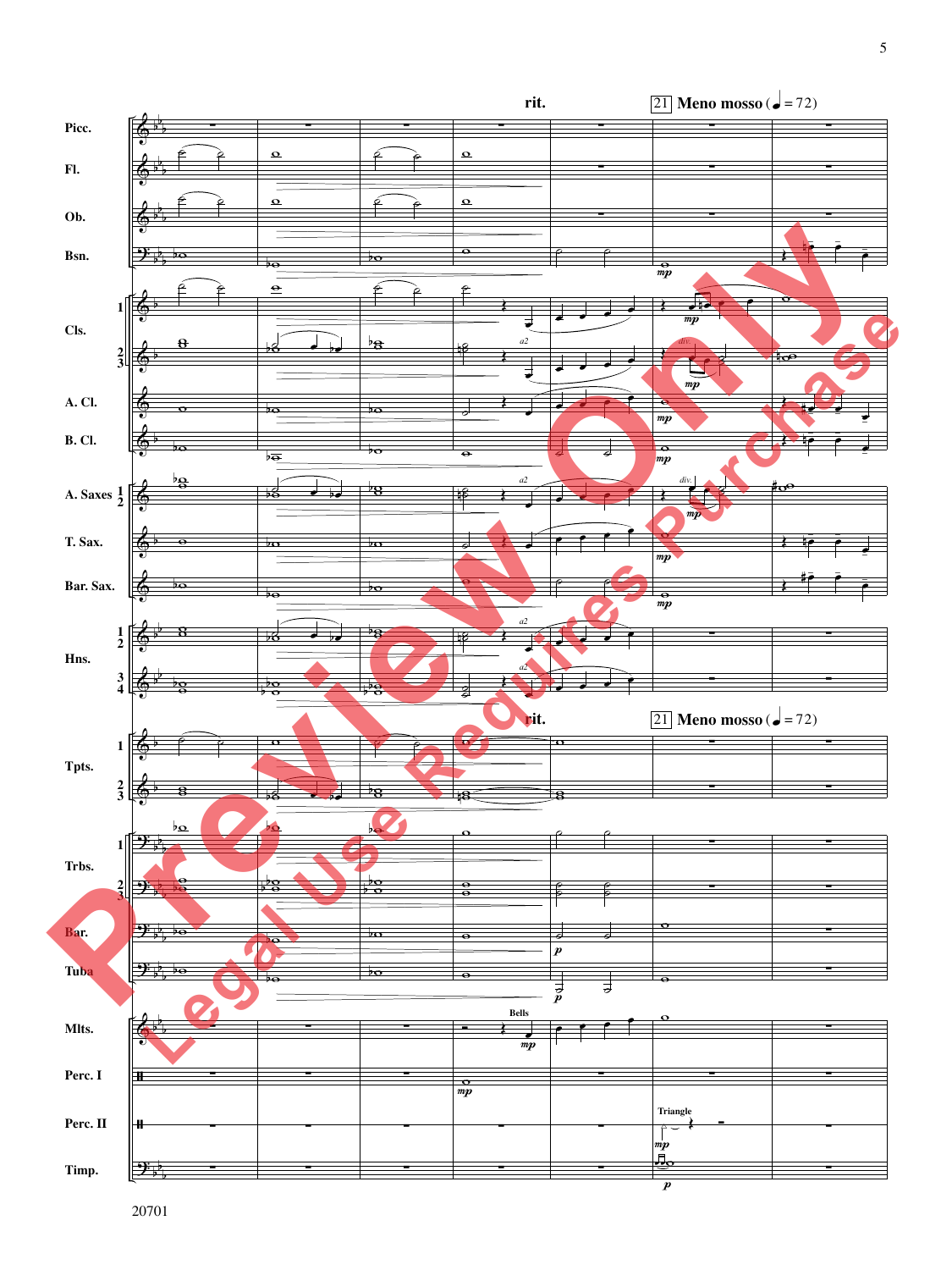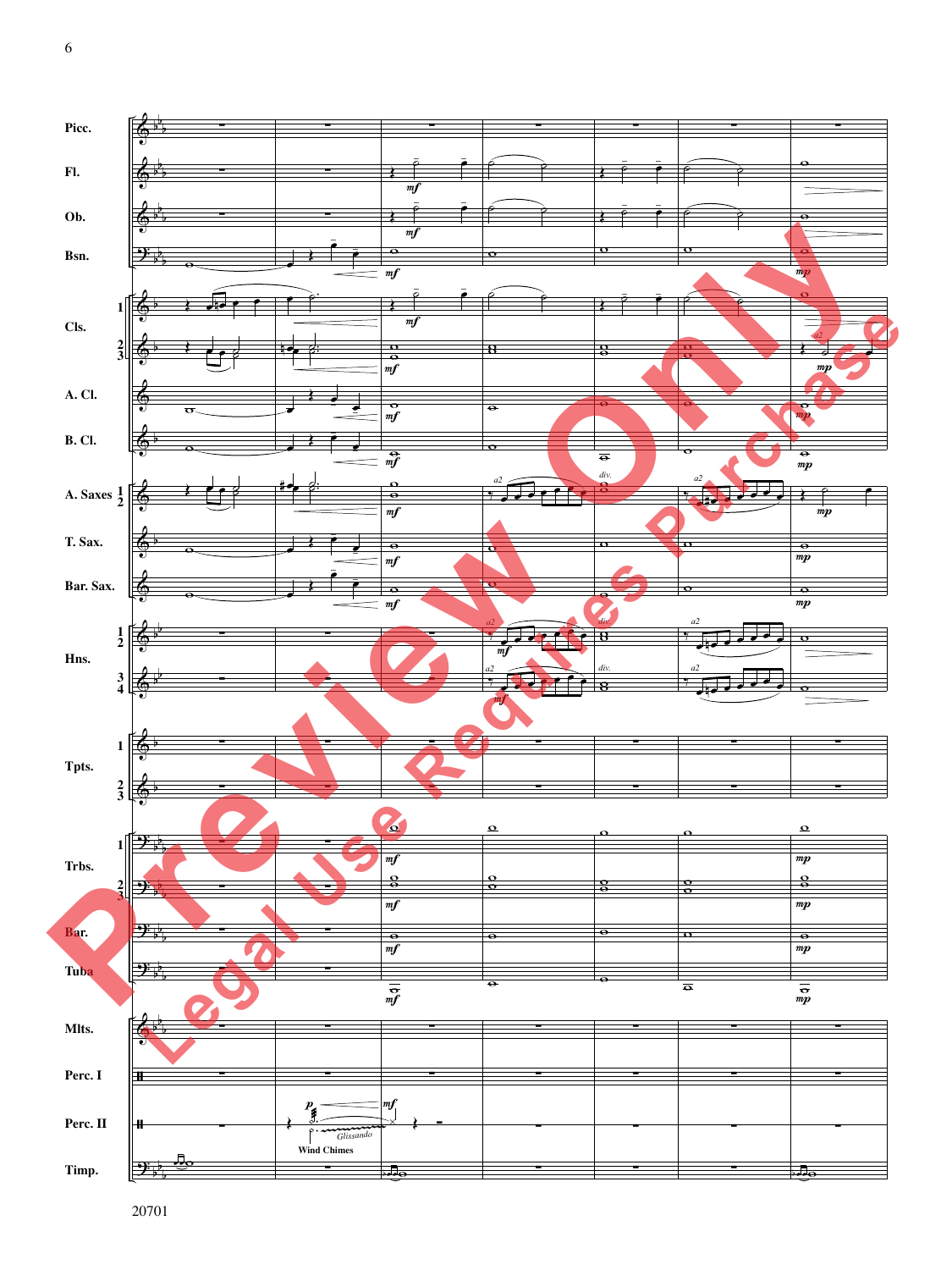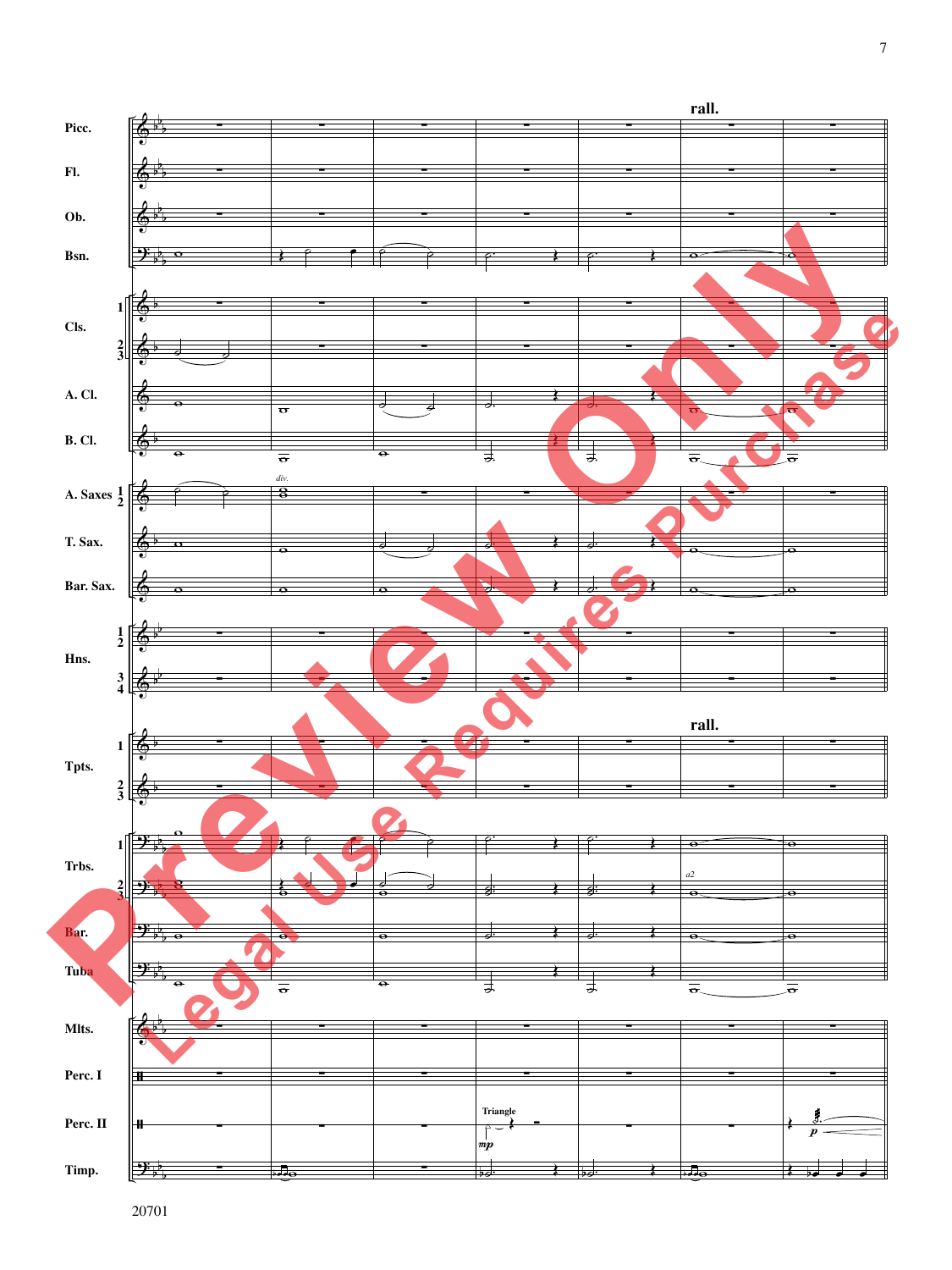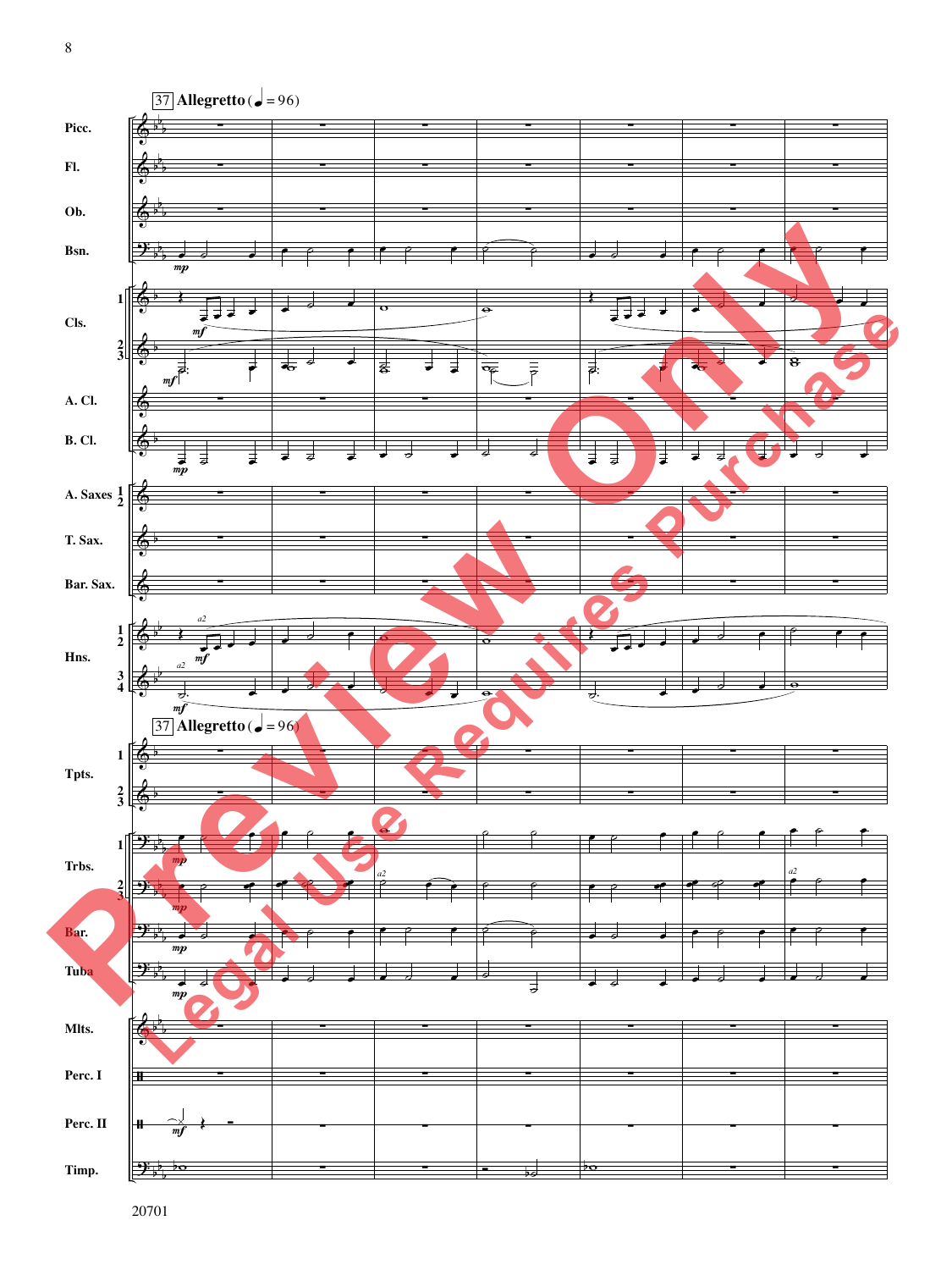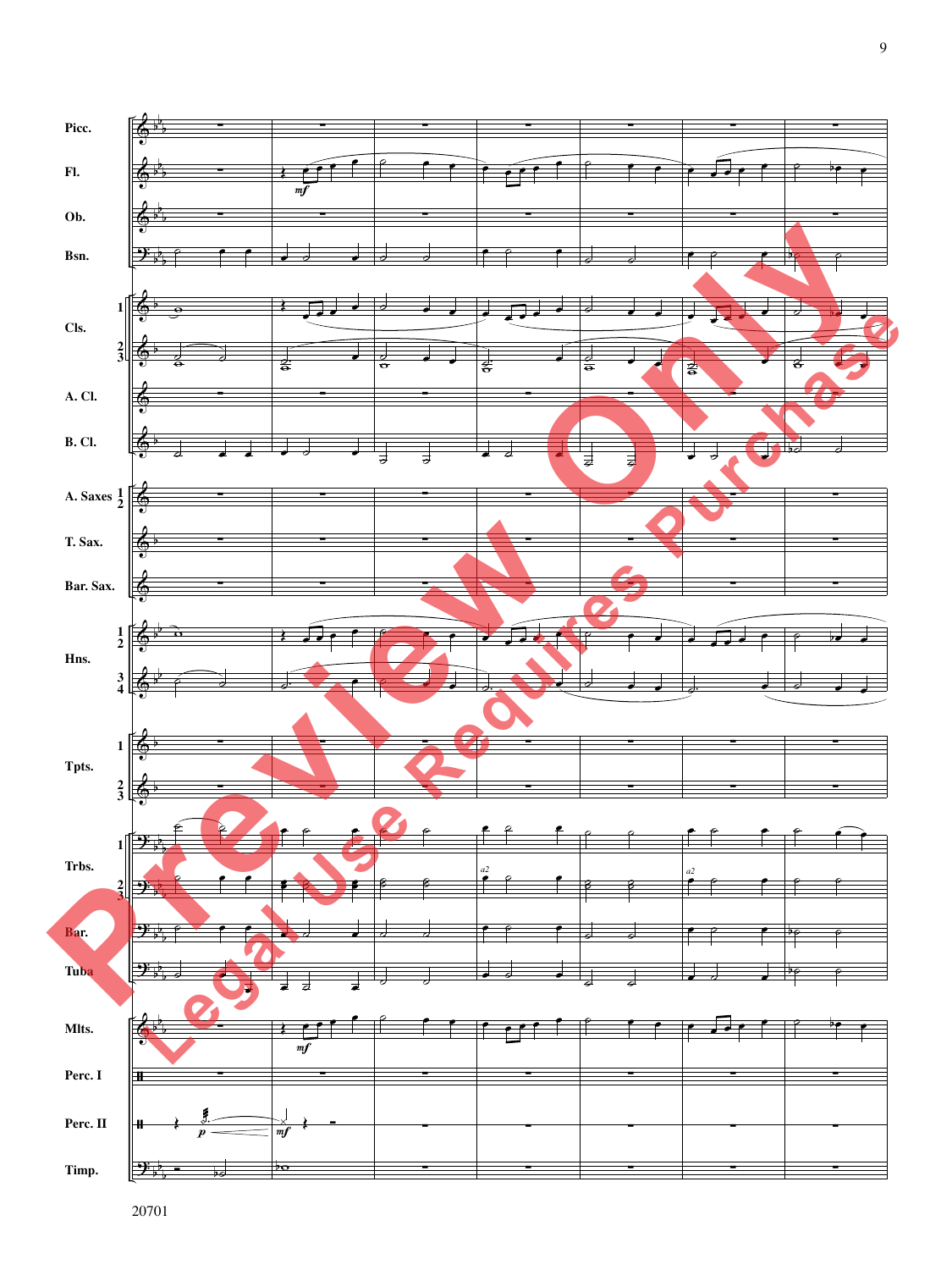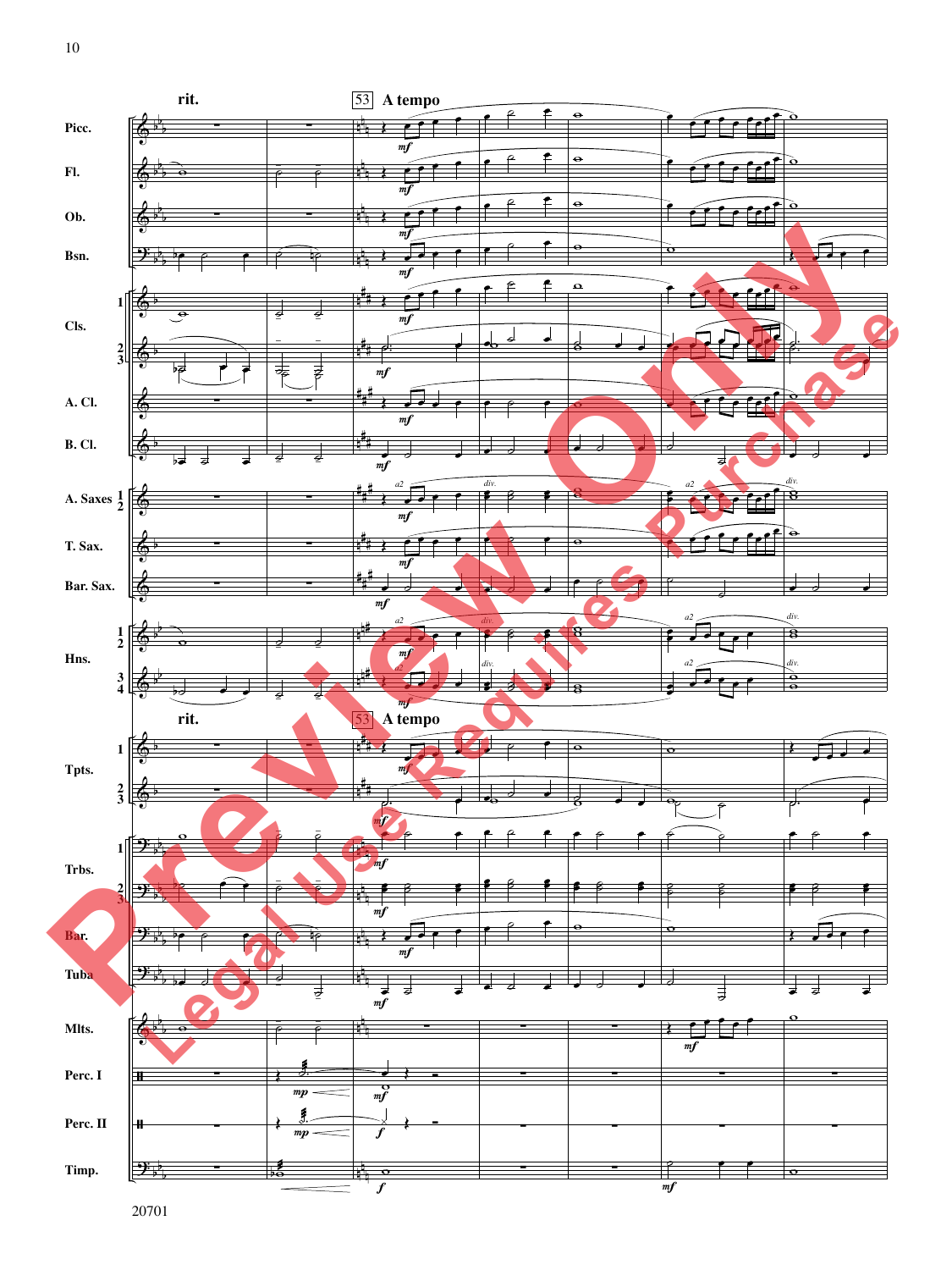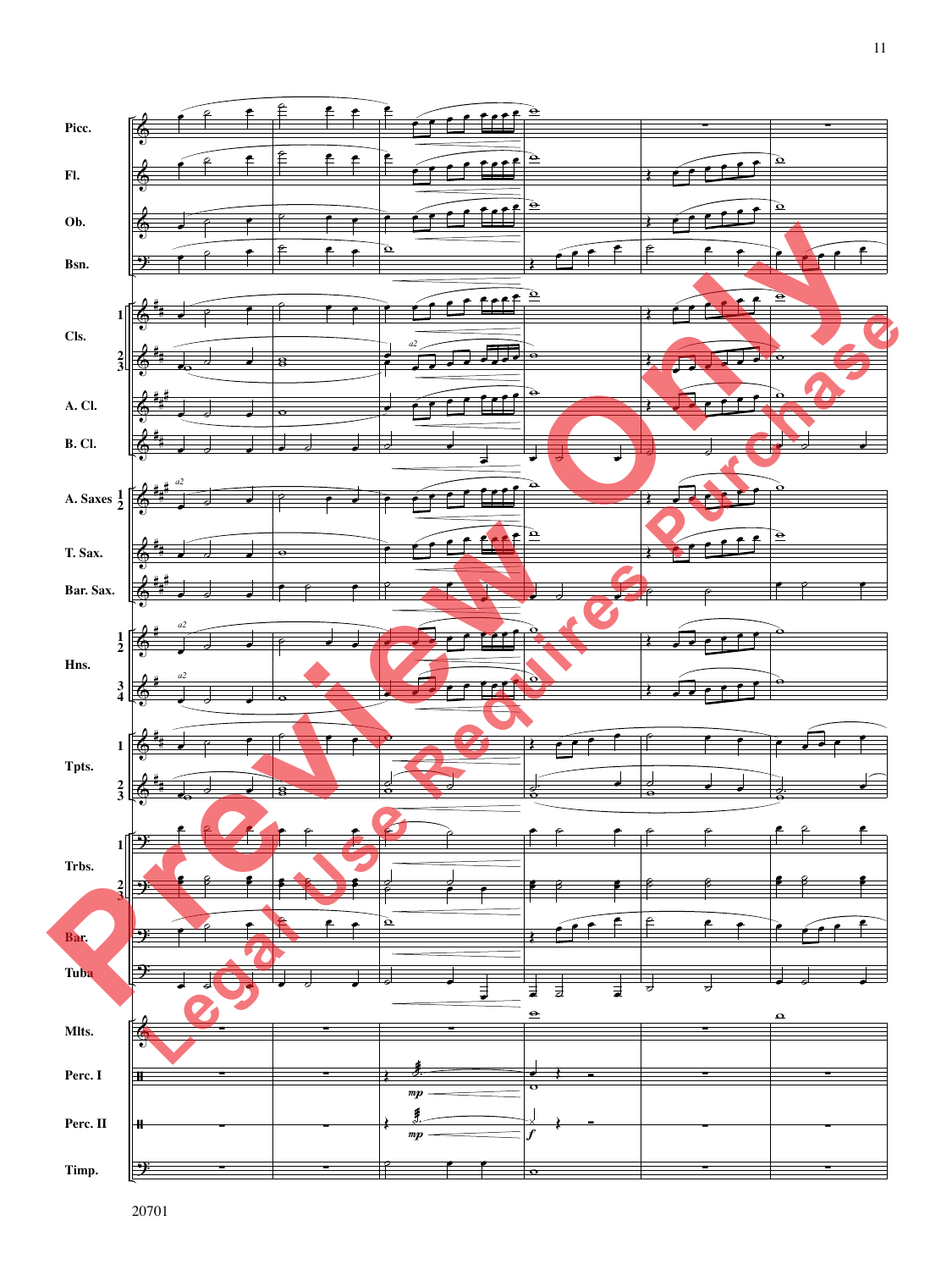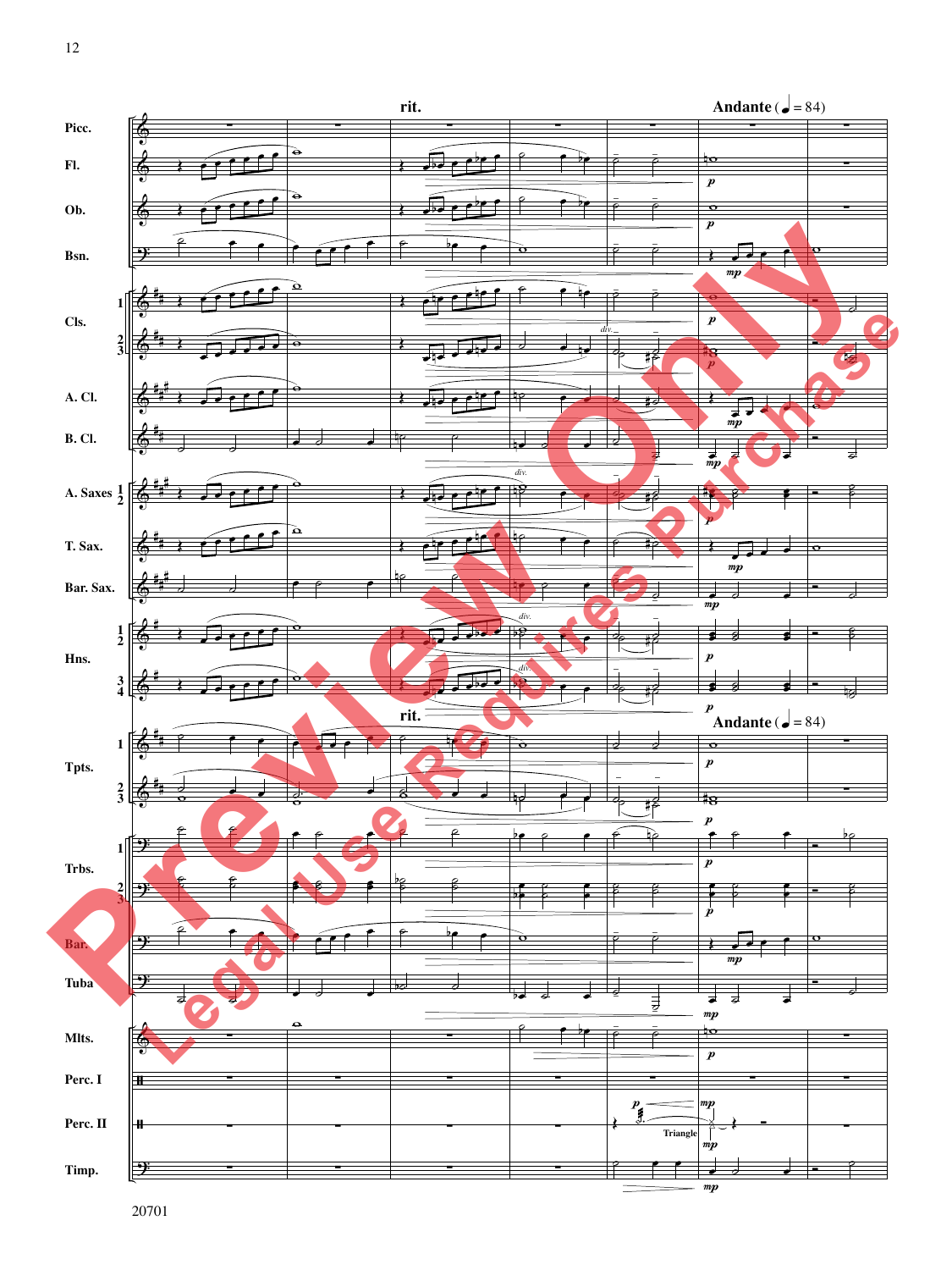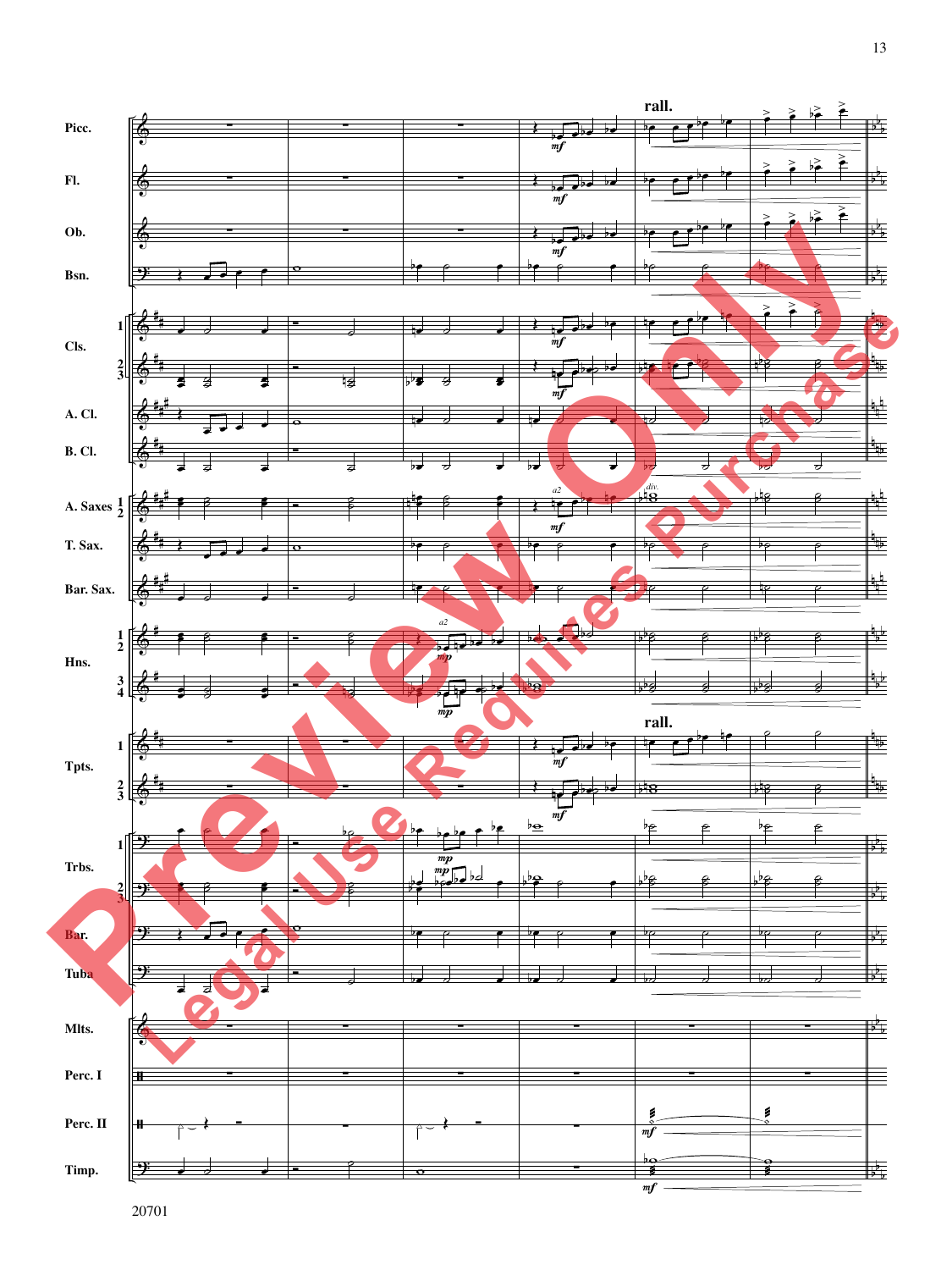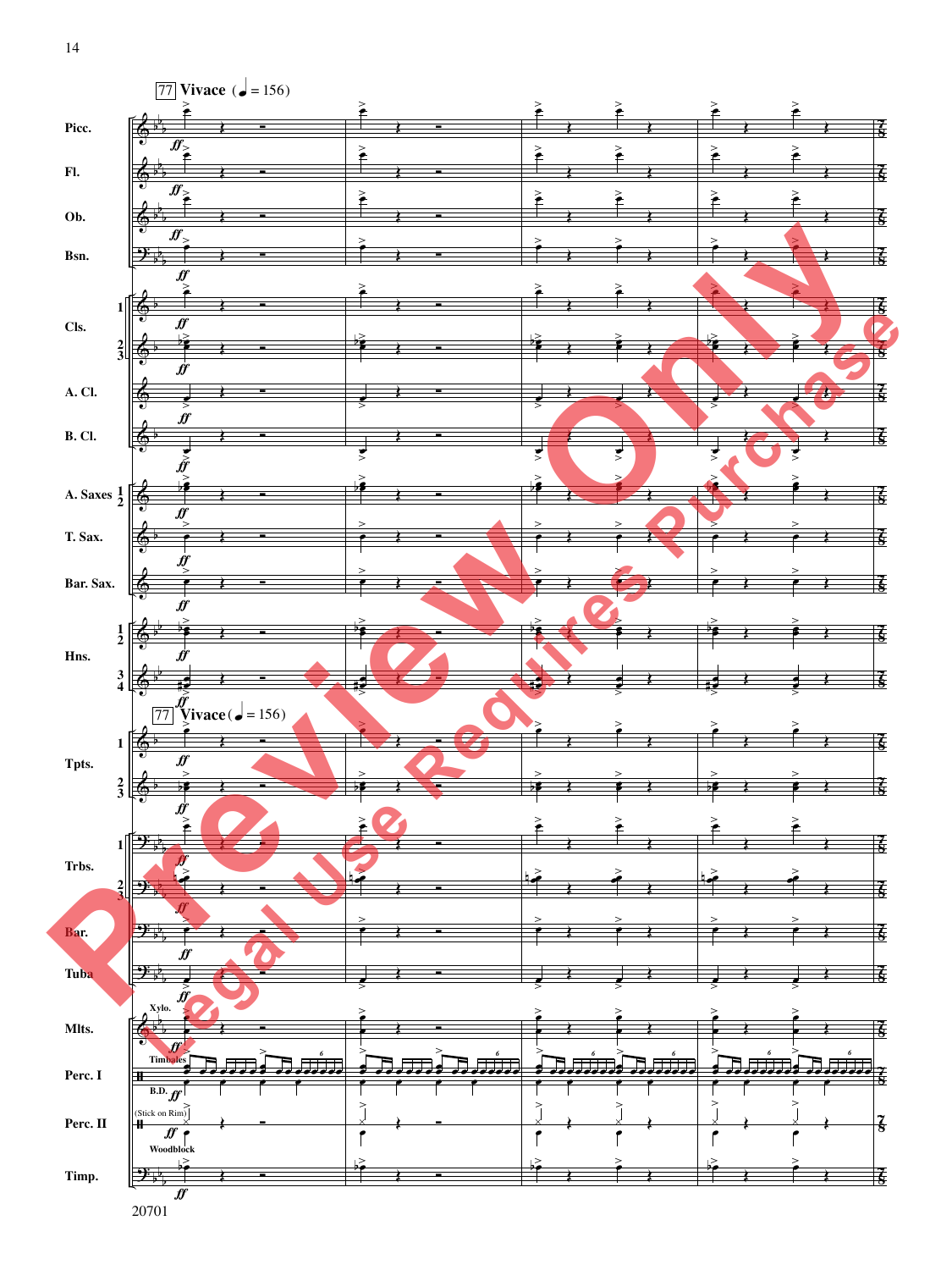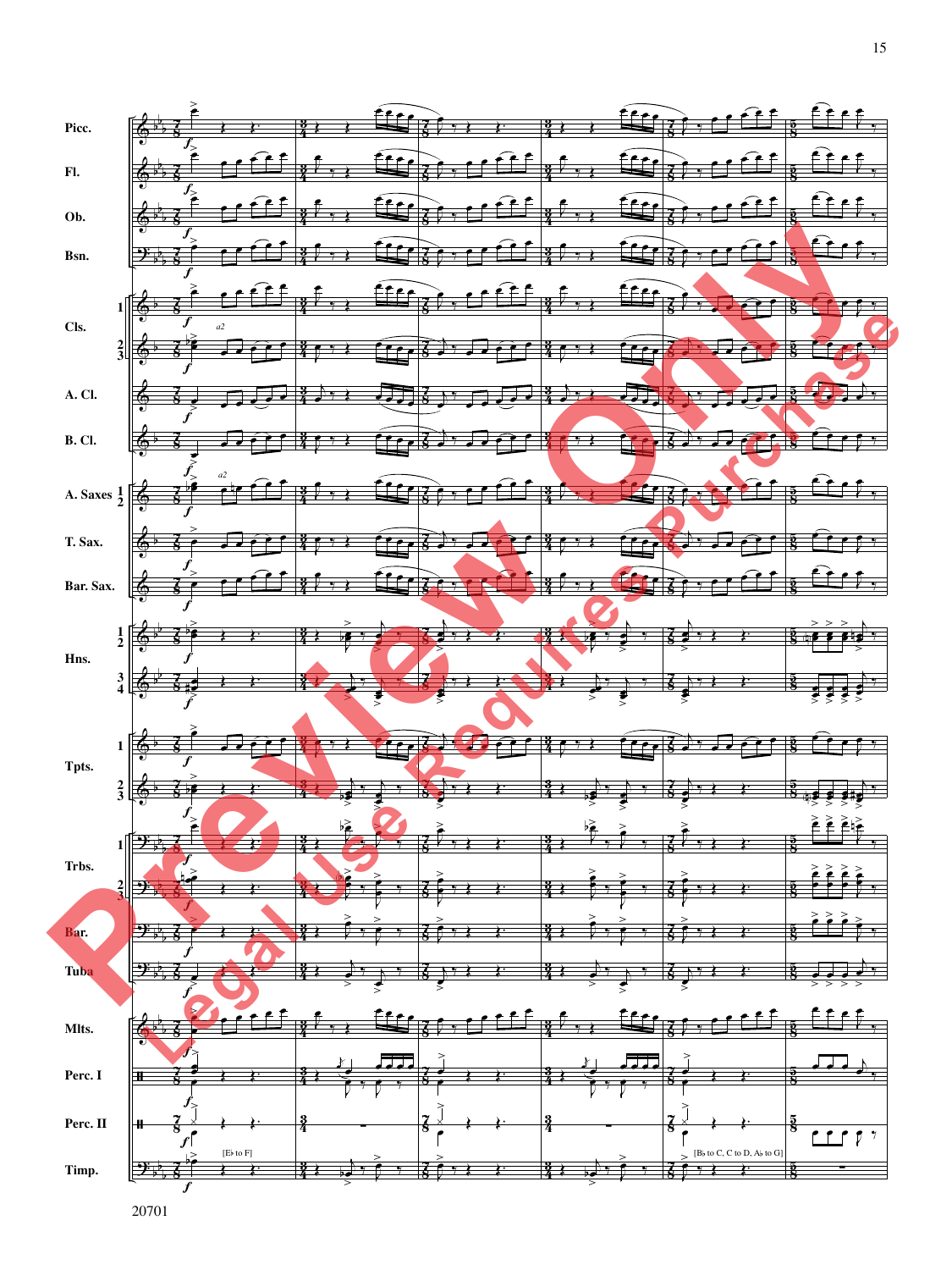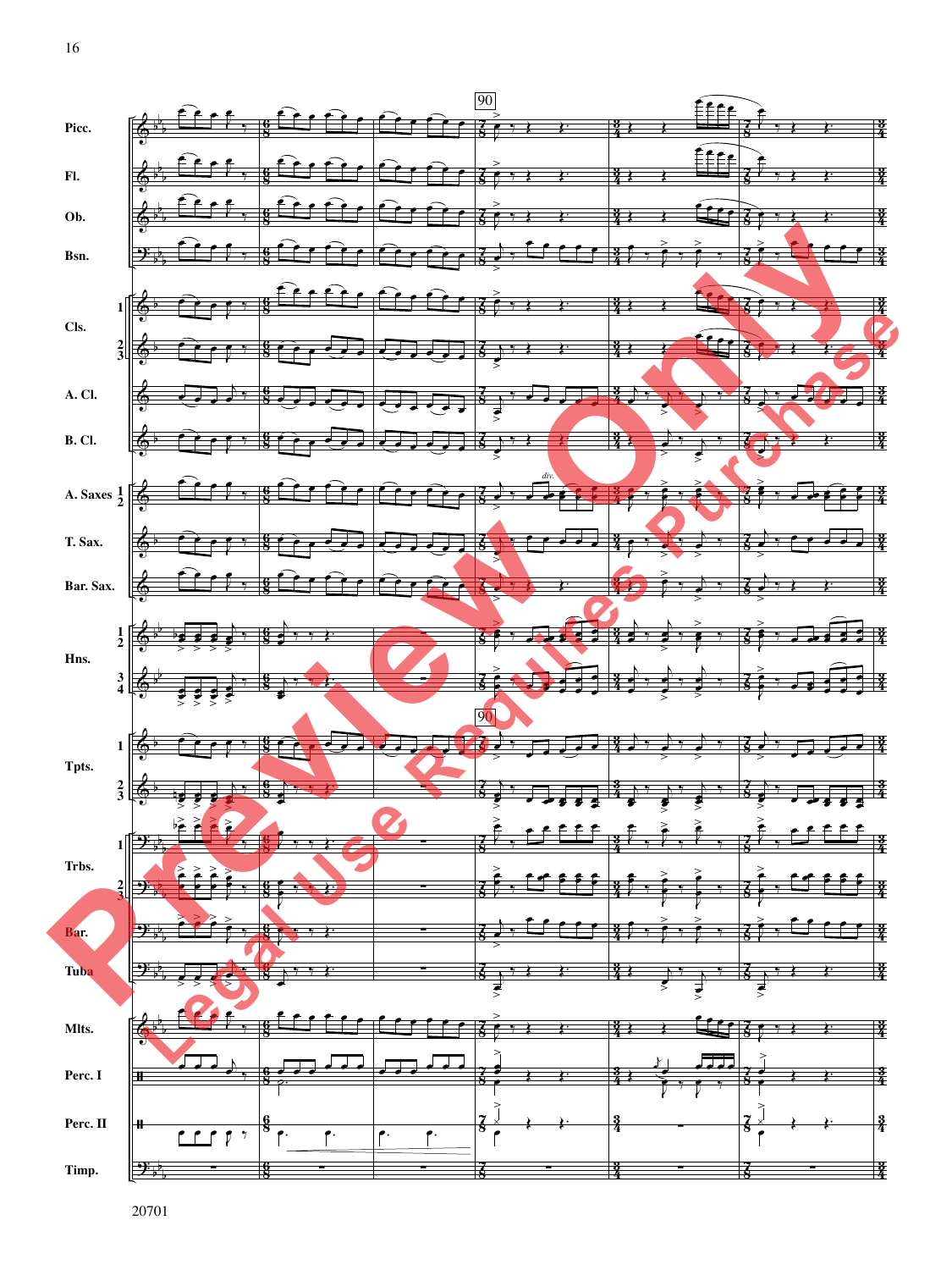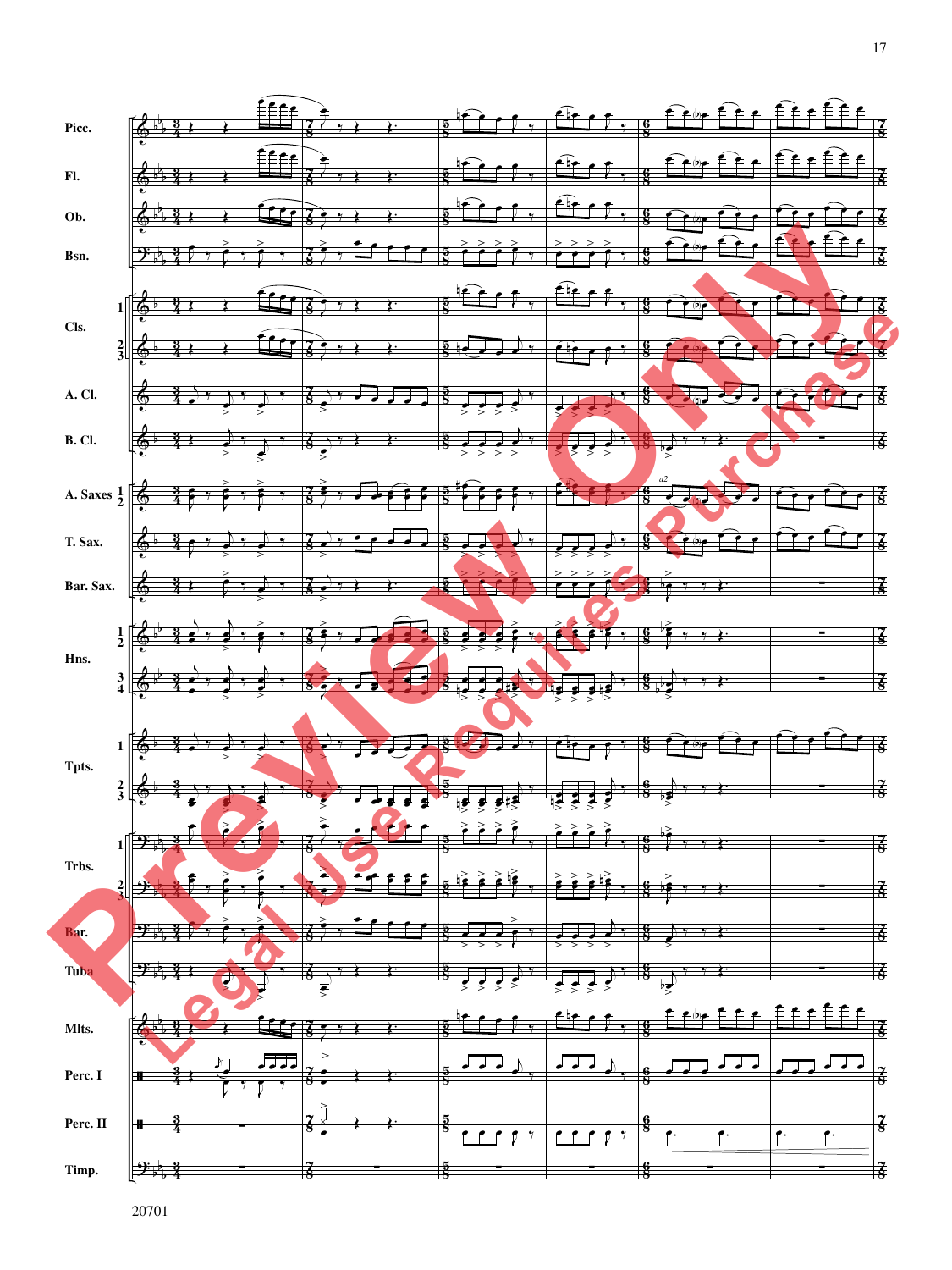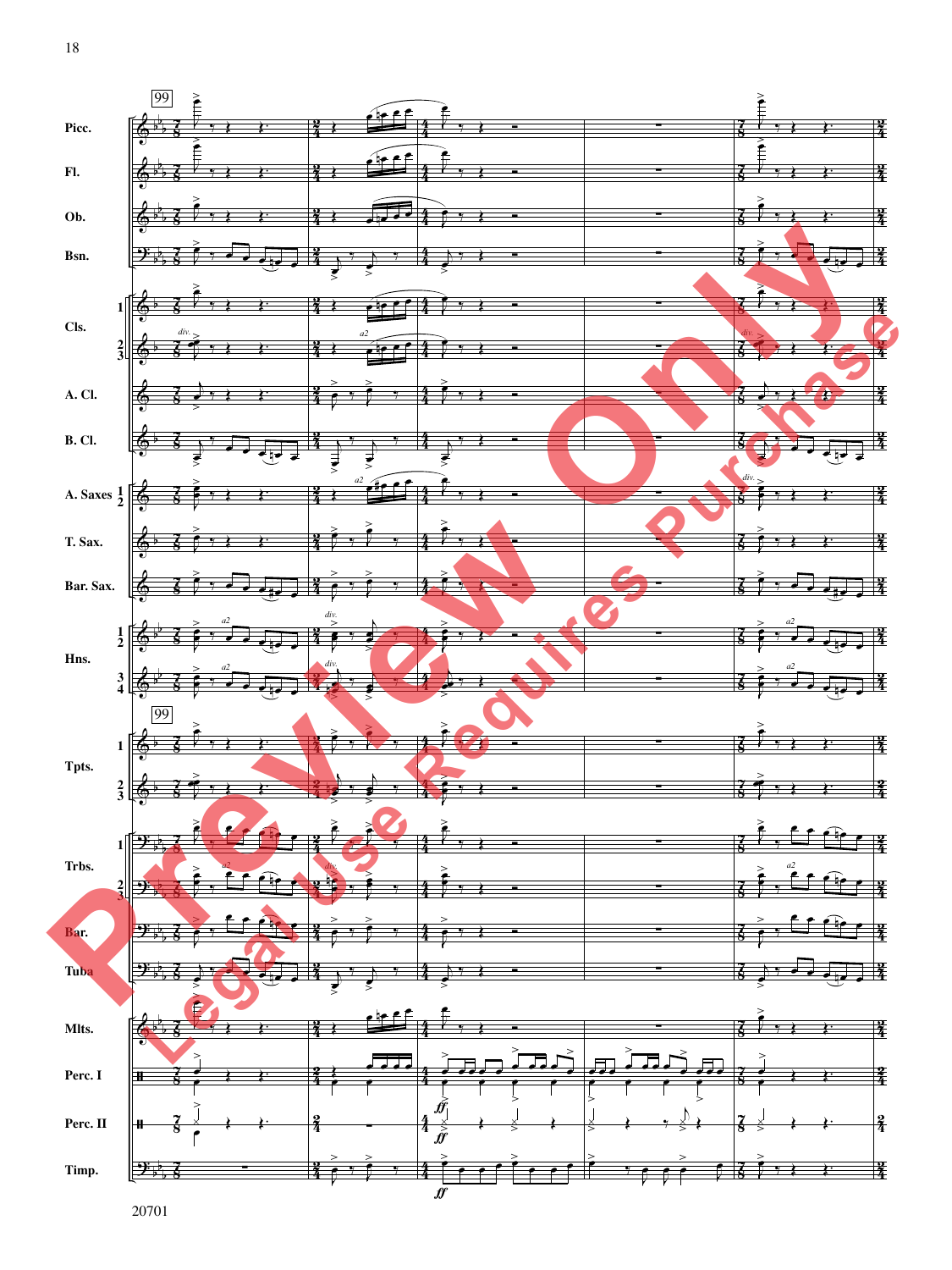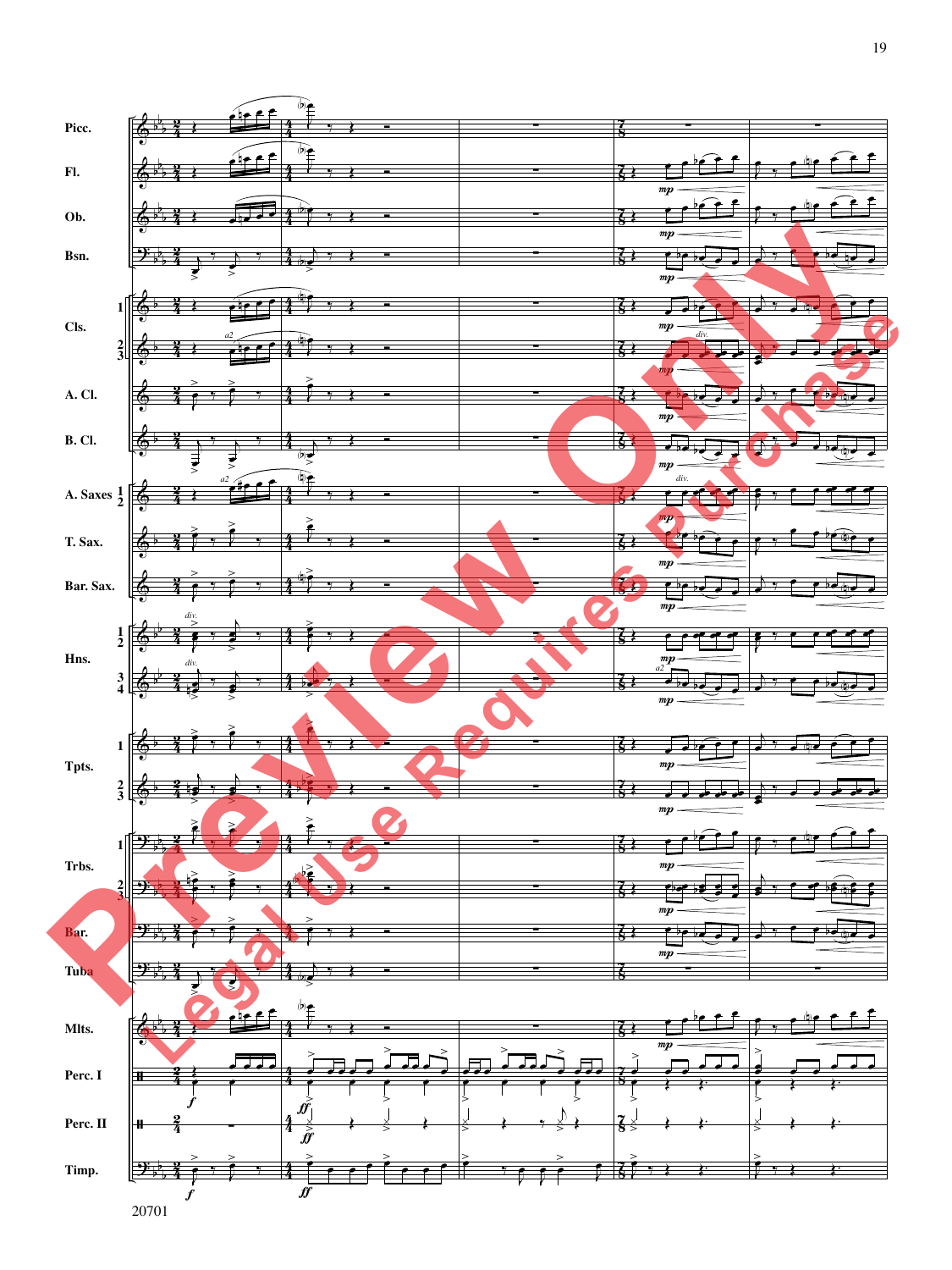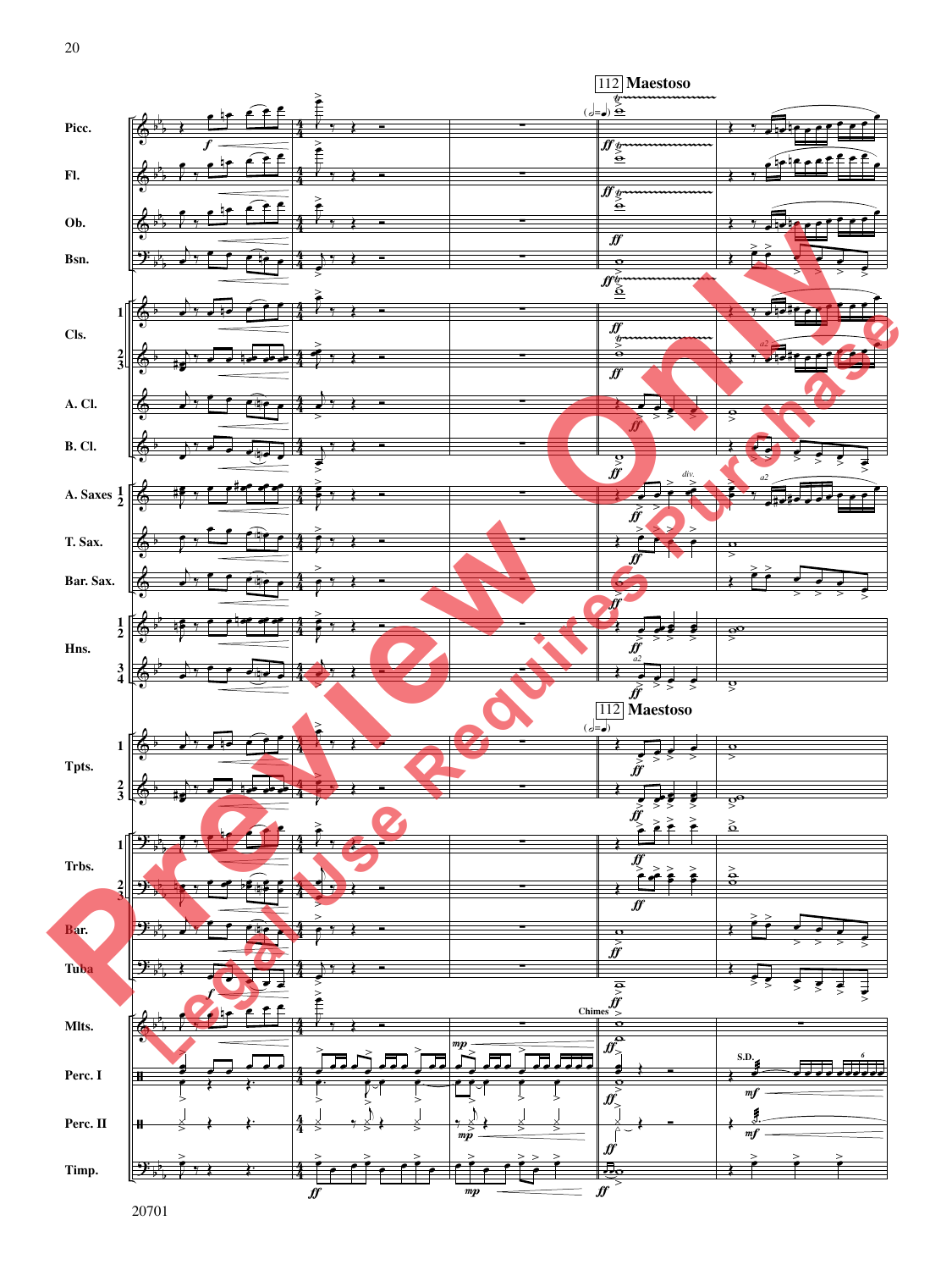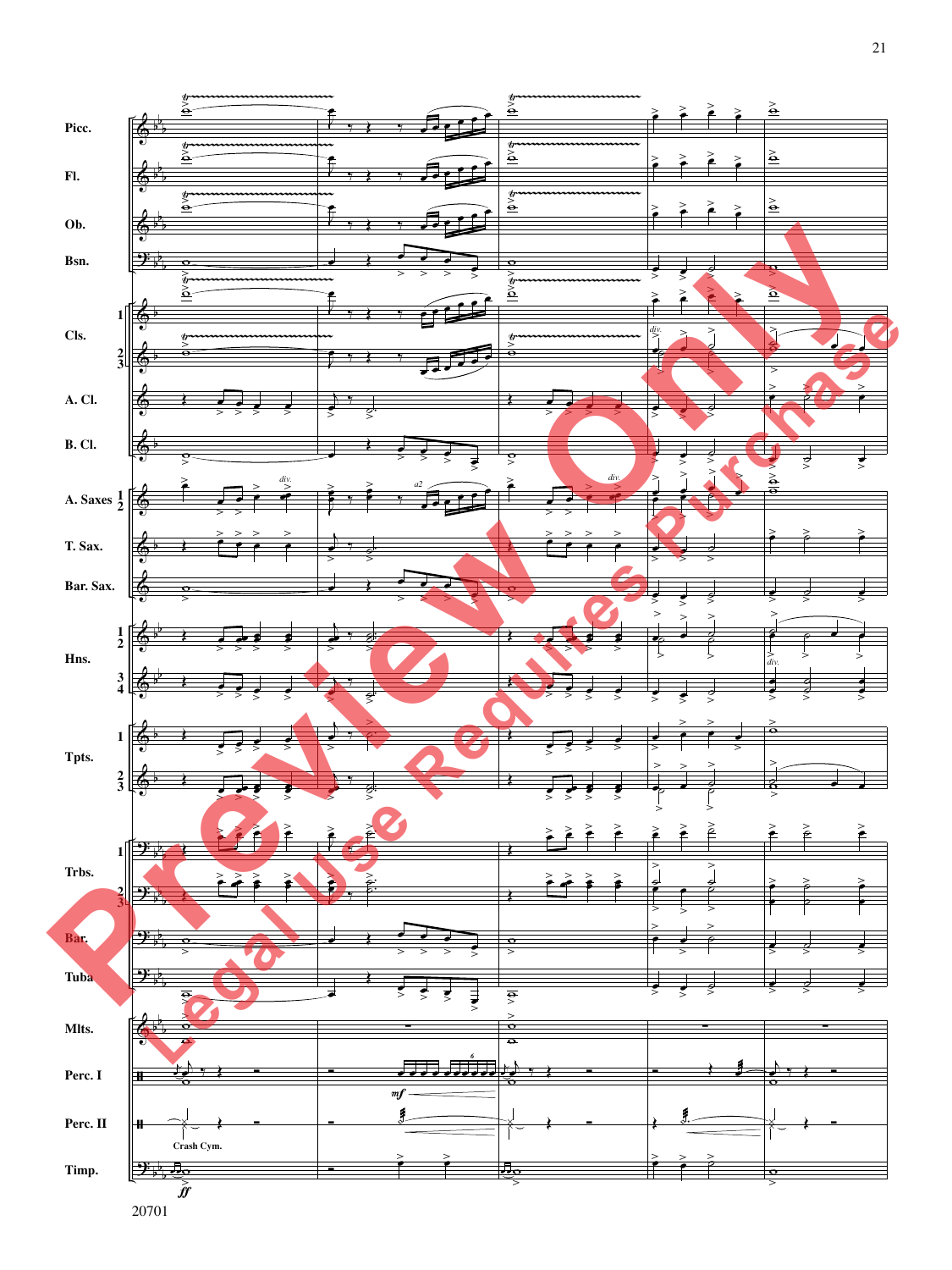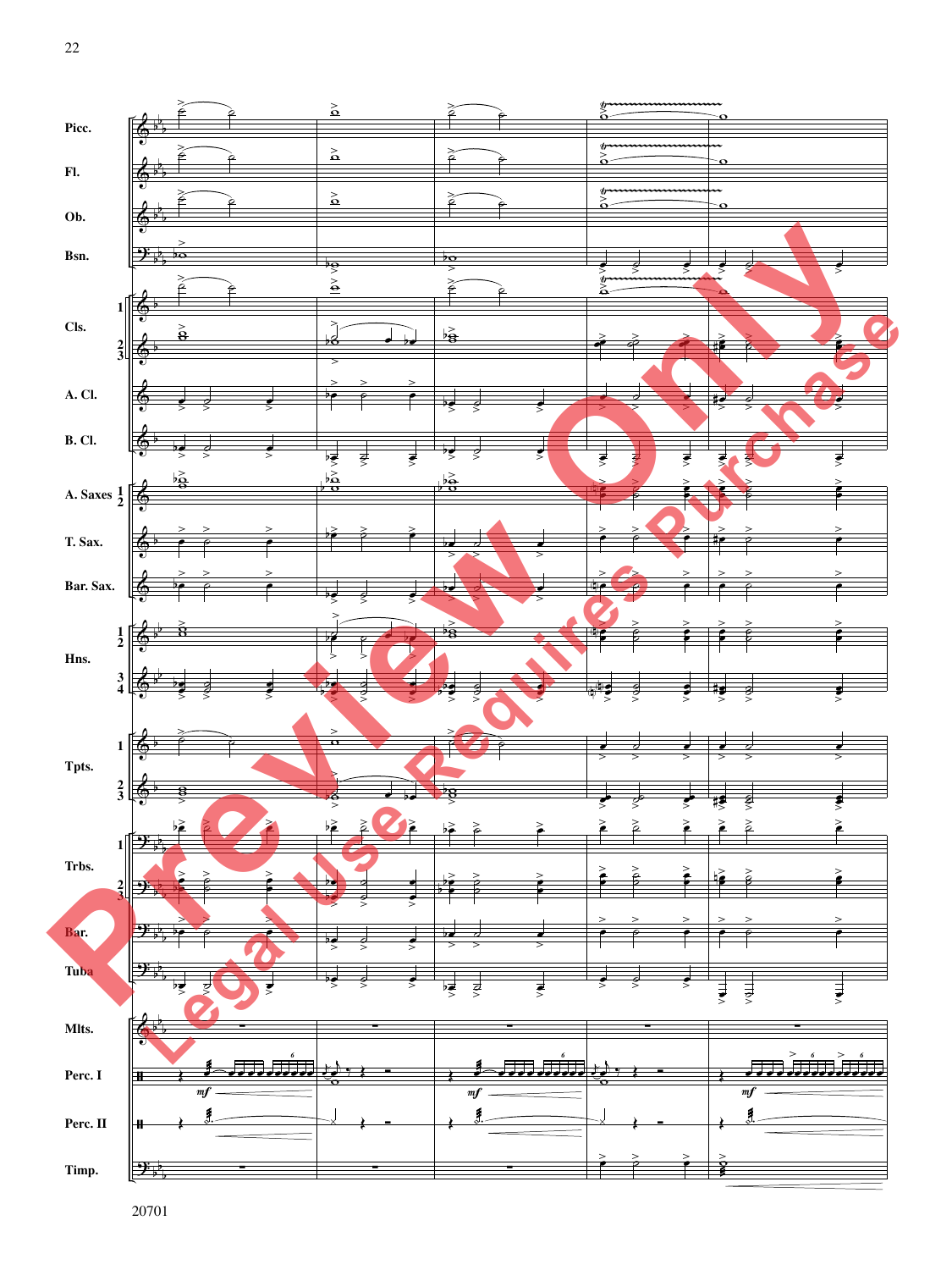